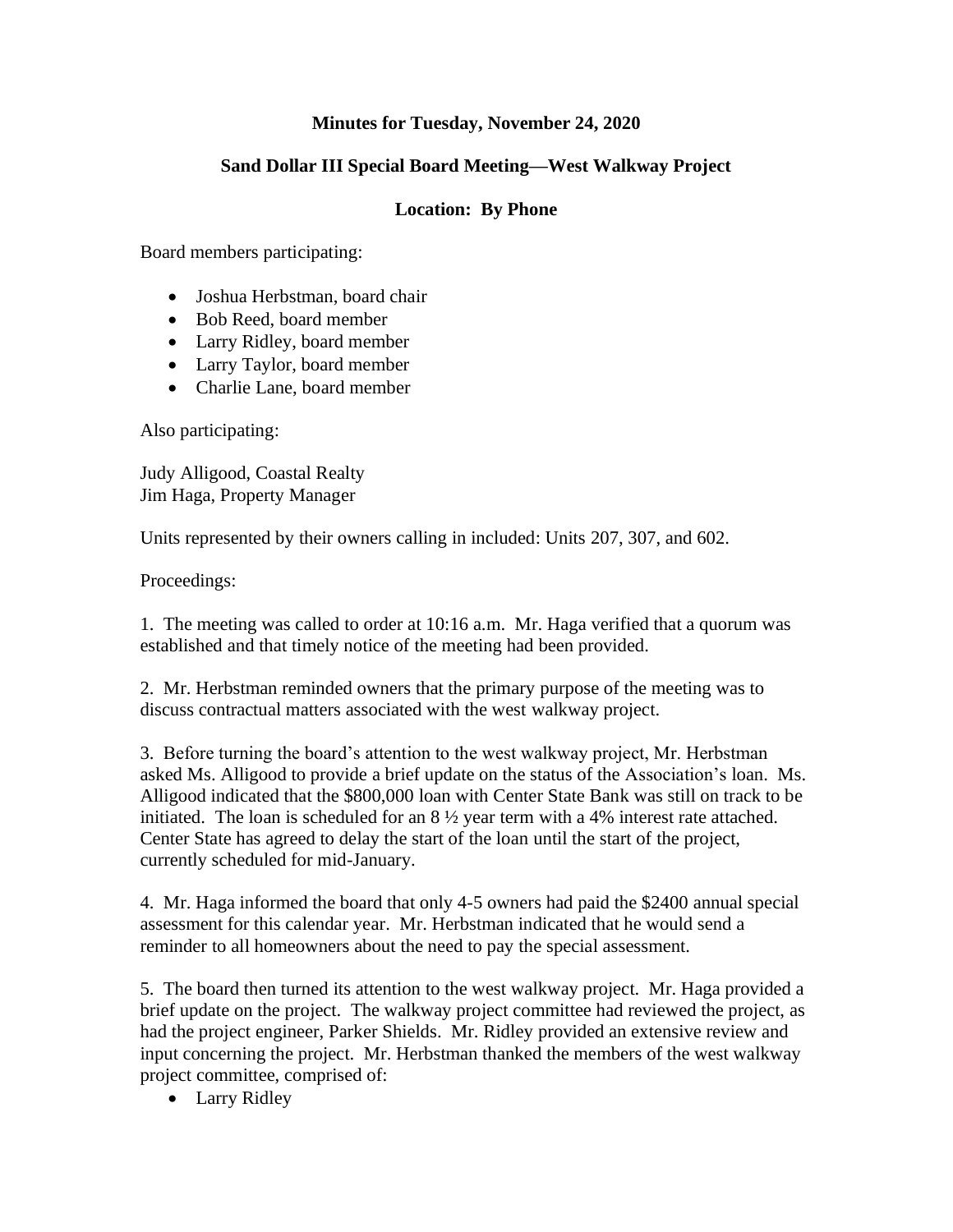- Larry Taylor
- Bob Reed
- Jim Haga

6. Mr. Ridley then spoke to the separate concerns he had previously raised concerning the project.

- The contractor's contract, as written, does not require that the contractor provide a performance and payment bond (a form of insurance for the association) typically 1% of the value of the contract
- The contract allows for only one punch list to be submitted (also questioned by the consulting engineer)
- The contract allows the contractor to charge for preparation for any approaching storm
- The contract allows the contractor to charge for the removal of sliding door screens and storm shutters in the course of conducting the repairs to the walkway
- The contract does not hold the contractor liable for any ponding/pooling that may occur on the walkway
- The mobilization fee appears to be out of line with industry standards
- The contract allows for no penalties/consequences specified in the event that the contractor does not substantially complete the work on time (irrespective of cause)

7. Mr. Herbstman asked each board member to consider the list of concerns that Mr. Ridley had formulated. There was considerable discussion regarding the need for a performance and payment bond. Ms. Alligood indicated that few if any contractors conducting this type of work in the area would agree to the requirement to obtain a performance and payment bond because of the rather onerous nature of obtaining such bonding. Furthermore, the committee noted that the contractor was well known and that most other contractors would decline to submit a bid if required to have a bond in place. It was decided that a performance and payment bond would not be required, but that a law firm specialized in construction should be retained for the purpose of creating a contract that might assist in mitigating the omission of such a bond.

8. The board eventually decided to allow the selected law firm to determine how to address the remaining items that Mr. Ridley had brought forth for consideration.

9. Mr. Herbstman then provided a brief update concerning the east boardwalk between SD III and SD IV. After having the boardwalk surveyed, it was determined that the structure was on SD III property. Due to a number of safety issues with the boardwalk, steps were taken to preclude the use of the boardwalk until it could be repaired. Mr. Herbstman noted that a subsequent board meeting would be scheduled in order to determine the conditions under which an easement should be allowed.

10. Mr. Herbstman then asked for comments from the other homeowners and discussion turned to the elevator repairs. The repairs will be undertaken after the west walkway